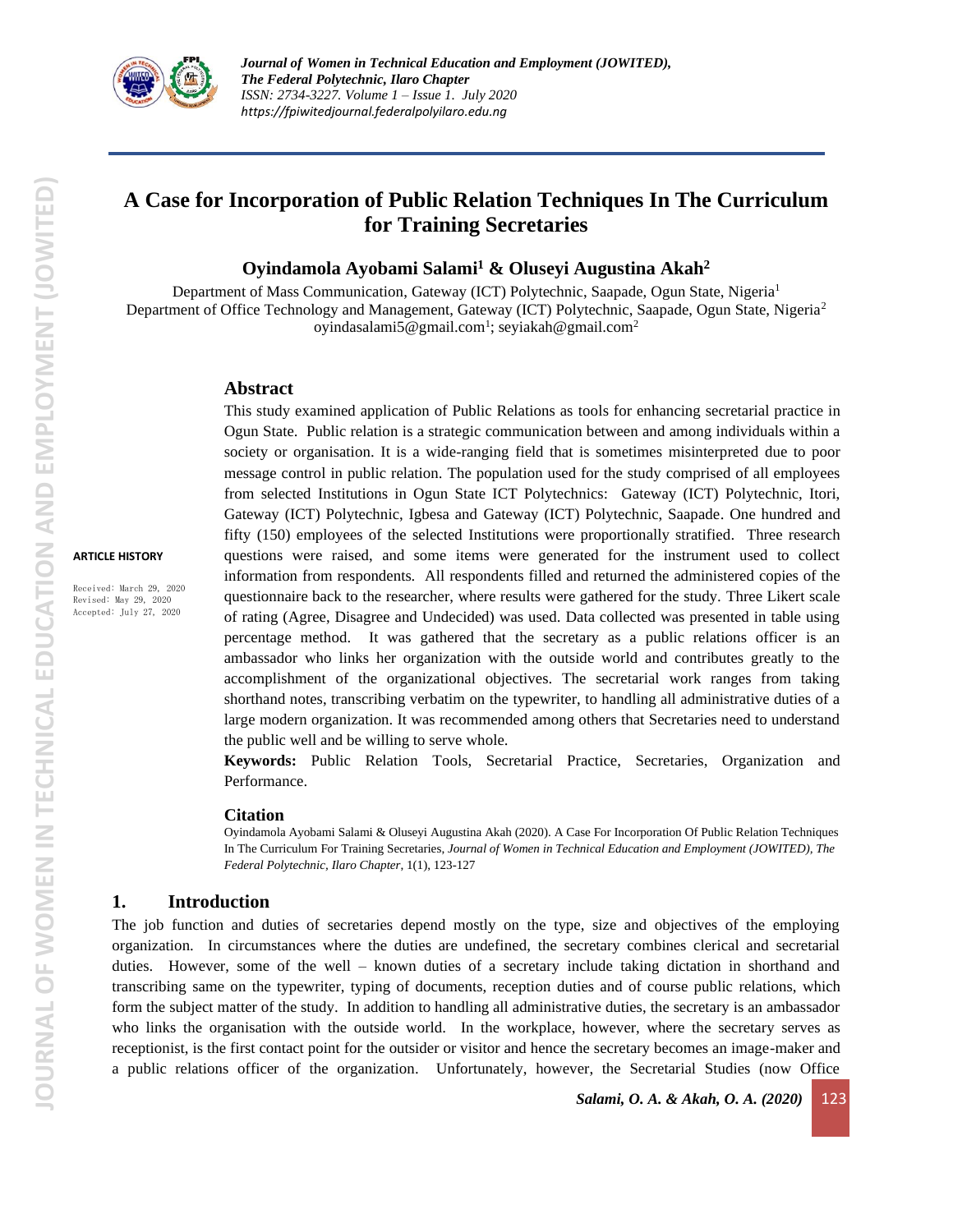

Management Technology) the training programmer for Secretaries do not take cognizance of the public relation aspect of the job function in secretarial practice (NBTE Curriculum Specification, 1985). The curriculum for secretarial studies training is limited to subject areas such as typewriting, shorthand and transcription, office management and practice, record keeping, etc. and omits conspicuously principles and practice of public relations. The implication is that the training has no connection with the job function of the trainees. Indeed, Webster (2010) described a Secretary as a person responsible for dealing with the correspondence and records of an organization or individual employer.

The advent of information and communication technology gadgets, particularly computers in the office practice has introduced another jeopardy in the secretarial profession. The use of computer has completely erased the need for the use of the typewriter, record-keeping through filing, reprographic services, etc. either to taught in the secretarial studies curriculum. Also, the introduction of artificial intelligence (AI) at the reception to some extent can replace the presence of secretarial staff because of the 'do-it-yourself' being encouraged by AI technology. The public relations work schedule of the secretary remains the only aspect that is less threatened. Unfortunately too, it is the aspect absent from the Secretarial Studies curriculum for the training of secretaries.

The present study examined the impact of public relations on secretarial practise by providing answers to the questions – what are the public relation tools applicable to secretarial practice? To what extent and how would Public Relation Tools enhance secretarial Practice? Results obtained in the studies would be helpful in re-designing of the Secretarial Studies' curriculum.

## **2. Methodology**

The study examined incorporation of public relation techniques in the curriculum for training secretaries. The population used for the study comprised of all employees from selected Institutions in Ogun State ICT Polytechnics, namely: Gateway (ICT) Polytechnic, Itori; Gateway (ICT) Polytechnic, Igbesa; and Gateway (ICT) Polytechnic, Saapade. One hundred and fifty (150) employees of the selected Institutions were proportionally stratified. Three research questions were raised and some items were generated for the instrument used to collect information from respondents. All respondents filled and returned the administered copies of the questionnaire to the researcher, where results were gathered for the study. Three Likert scales of rating (Agree, Disagree and Undecided) was used. Data collected were processed using percentage frequency analysis.

## **3. Results**

The table below shows the results of frequency and percentage analysis of responses gotten on perceptions of respondents, relating to the effects of public relation techniques incorporated in the curriculum for training secretaries.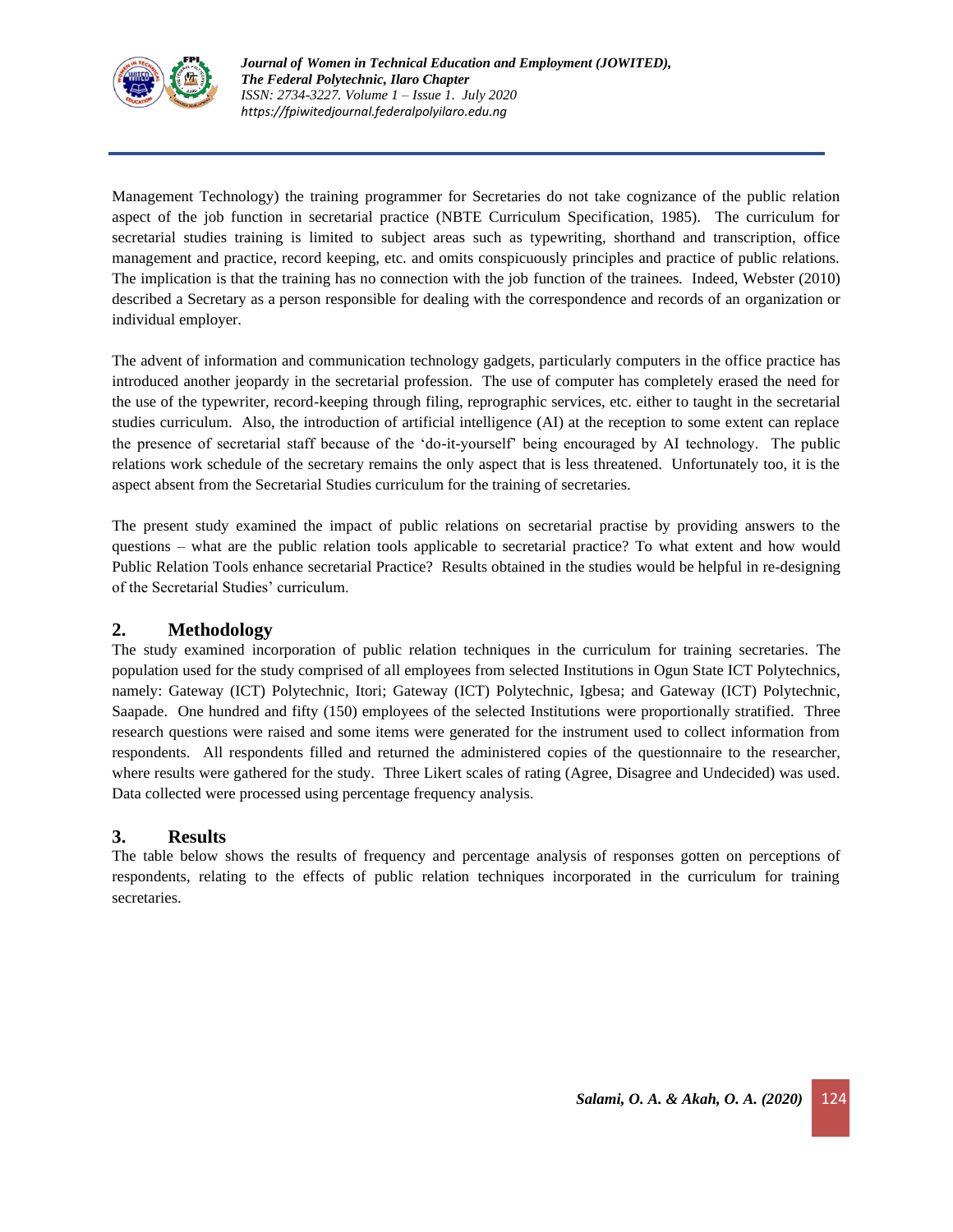

## Table 1: Frequency and Percentage Analysis of Responses for each Research Question

|                                                                                                                           | <b>Items</b>                                                                                                                                | Agree |               | <b>Disagree</b> |               | Undecide<br>d    |                |
|---------------------------------------------------------------------------------------------------------------------------|---------------------------------------------------------------------------------------------------------------------------------------------|-------|---------------|-----------------|---------------|------------------|----------------|
|                                                                                                                           |                                                                                                                                             | No.   | $\frac{0}{0}$ | No.             | $\frac{0}{0}$ | No.              | $\frac{0}{0}$  |
| RQ1: What are the Public Relation Techniques incorporated in the curriculum for training Secretaries?                     |                                                                                                                                             |       |               |                 |               |                  |                |
| 1.                                                                                                                        | Effective communication is incorporated in the curriculum for<br>training secretaries.                                                      | 100   | 60            | 45              | 30            | 5                | 10             |
| 2.                                                                                                                        | Partnering with the media and effective use of social media can<br>also be included in the curriculum for training secretaries.             | 120   | 80            | 30              | 20            | $\boldsymbol{0}$ | $\Omega$       |
| 3.                                                                                                                        | Sending out press release as at when due by secretaries is a good<br>public relation technique that can be incorporated in the training.    | 120   | 80            | 30              | 20            | $\boldsymbol{0}$ | $\Omega$       |
| RQ2: How would the Public Relation techniques training incorporated in the curriculum affect secretaries'<br>performance? |                                                                                                                                             |       |               |                 |               |                  |                |
| 4.                                                                                                                        | Secretaries are informed with public relations code of operations<br>and how to deal well with people within and the public.                | 130   | 90            | 20              | 10            | $\boldsymbol{0}$ | $\mathbf{0}$   |
| 5.                                                                                                                        | Secretaries performance are boosted positively as a result the<br>training acquired in public relations                                     | 125   | 83            | 25              | 17            | $\boldsymbol{0}$ | $\overline{0}$ |
| 6.                                                                                                                        | It enables secretaries to communicate effectively with customers,<br>suppliers, investors and the community.                                | 130   | 90            | 20              | 10            | $\boldsymbol{0}$ | $\overline{0}$ |
| 7.                                                                                                                        | It makes secretaries to be social media compliance leading to<br>organization productivity.                                                 | 130   | 90            | 20              | 10            | $\overline{0}$   | $\mathbf{0}$   |
| RQ3: To what extent would Public Relation techniques training impact secretarial practice?                                |                                                                                                                                             |       |               |                 |               |                  |                |
| 8.                                                                                                                        | It helps to build mutually beneficial relationships between<br>organizations and the public.                                                | 130   | 90            | 20              | 10            | $\boldsymbol{0}$ | $\mathbf{0}$   |
| 9.                                                                                                                        | It projects the goodwill of secretaries and the organizations they<br>represent.                                                            | 130   | 90            | 20              | 10            | $\boldsymbol{0}$ | $\theta$       |
| 10.                                                                                                                       | Having trained with public relation techniques by secretaries,<br>influences attitudes of people toward the management of<br>organisations. | 125   | 83            | 25              | 17            | $\boldsymbol{0}$ | $\Omega$       |

## **4. Discussion**

The responses given in Table 1 indicate that majority agreed on the submission of the research. For instance, an average of 87% (that is, 60%, 80% and 120%) agreed that the public relation techniques should be incorporated in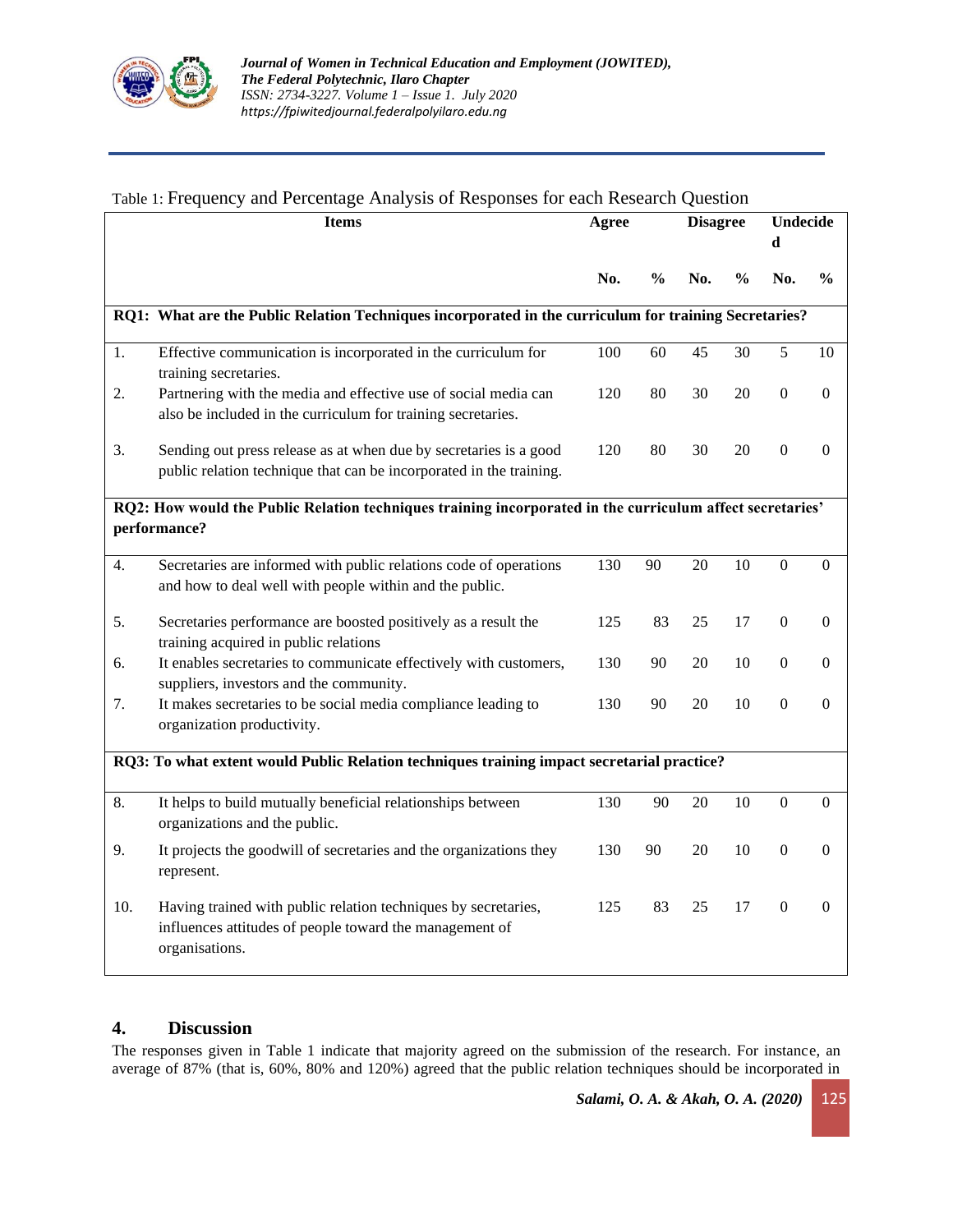

the curriculum for training Secretaries as evaluated by research question 1. Responses to research question 2 established that 90% of the respondents agreed that public relations techniques have assisted secretaries to relate well with outsiders, communicate effectively with customers and be of social media compliance while 83% agreed that secretaries performances have been boosted positively. On average, 88.25% of respondents agreed that incorporating public relations techniques has greatly enhanced the job performances of secretaries. With these opinions having a greater percentage of the respondents who strongly agreed that "a secretary is necessary for the organization to achieve their goals, secretaries stand as a tool necessary for the management, public relations performance is relevant to secretarial practice, an active secretary knows how to relate with the public, recruitment of secretaries to perform public relations activities are carried out by the management" Bernays (2017). The study found that the application of public relations on secretary affects the efficiency of management in Gateway Polytechnics in Ogun State. Organizations see public relations as comprehensible tools necessary for managerial development. It makes management to work effectively and be active in all aspect, due to the control of the top management through competition among members of staff, Mbeke (2008). Besides, the researcher also found out that the main obstacle militating against the complete acceptance of public relations; is how the secretary can cope with the behaviour of people, (Ombara, 2001).

## **5. Conclusion**

The important role of public relations in promoting secretarial practice in Nigeria cannot be over-emphasized. This is to say that Public relation officers, the secretaries inclusive are indispensable and strategic tools that can cause a stir-up the success of information delivery to its immediate audience towards achieving organization goal by the way of relating well with its public. PR is 'planned' because a public relation practitioner is always in control of what is being done; he leaves nothing to chance, so he must work to a plan and on a planned basis. The thought is sufficiently vital for it to demand the double emphasis of 'deliberate' and 'planned'. It is also "sustained" because a public relations practitioner always tries to implement a thought or an idea and it continues for long time. Public Relations as a tool forms mutual understanding between the organization and its publics is necessary, because no man can work in a vacuum. Everybody works for somebody. A public relations practitioner works for an organization- a govt., a public sector undertaking, business, charity or any other. The PR deals with the 'Public', because the organization for which he works, wants to be understood and appreciated by the people around it, who affect what it does or are affected by what it does.

#### **References**

Bernays, S. (2017). *The Practice of Public Relations.* Columbus, Ohio: Merrill Publishing Company.

Bertrand, I. & Hughes, P. (2015). *Media Research Methods, Audiences, Institutions*, Texas, New York: Palgrave.

Botan, C. H. (2016). *Public relations theory, (Routledge Communication Series).*

- Harlow, K. (2015). *Organizational Public Relations: A political perspective*. New Jersey: Lawrence Erlbaum Associates.
- Laver, M. (1989). Information technology: Agent of Change; New York, Cambridge University Press. Lee, B. (2009). *Public Relations. What Research Tells U.* California: Sage Publications.